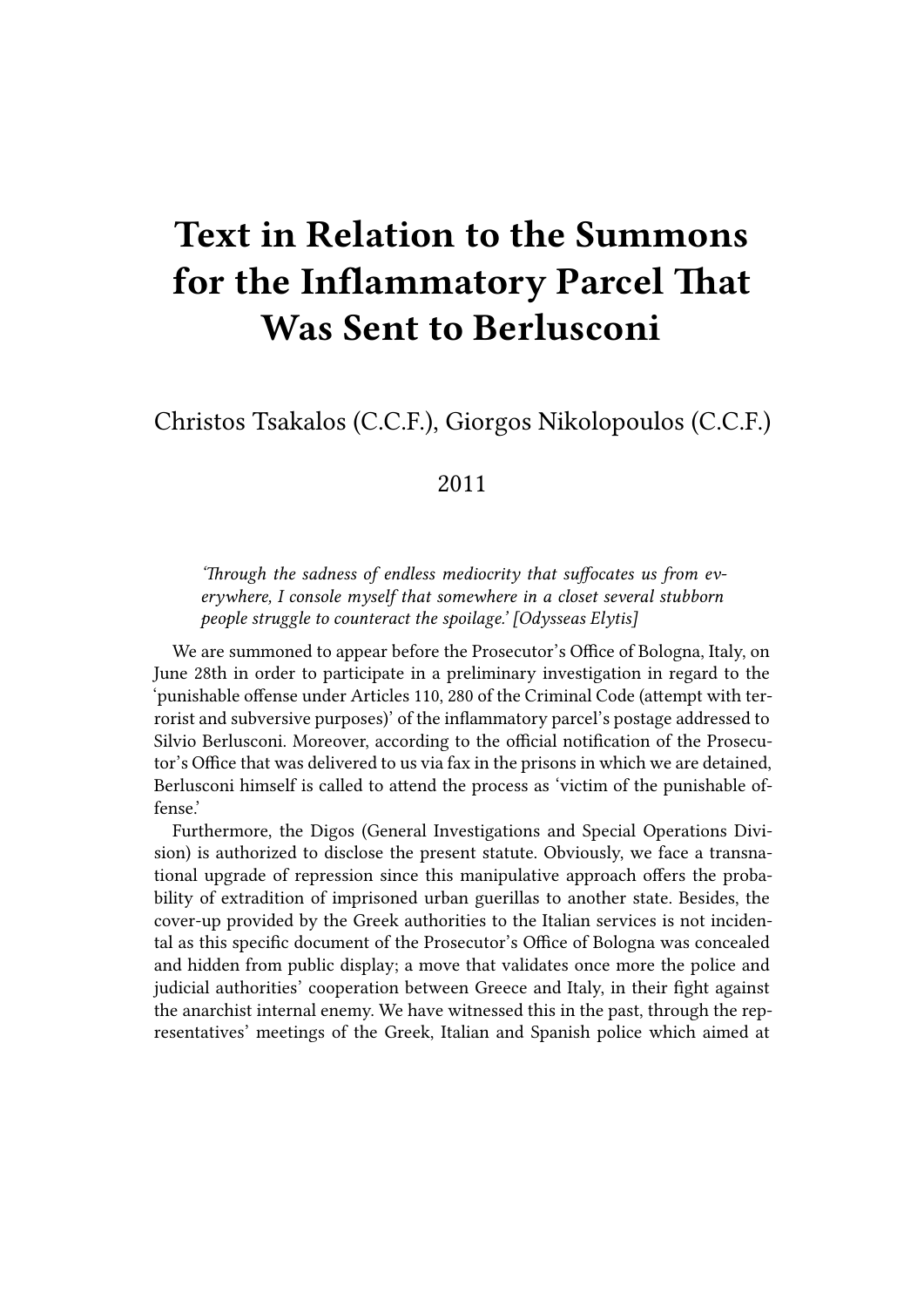the establishment of the anarchist triangle theorem (Greece, Italy, Spain); it was also confirmed through the method of the Italian prosecutor Marini — dozens of Italian insurrectionary anarchists' arrests on the pretext of the non-existent 'Revolutionary Organization of Anarchist Insurrectionists' (ORAI) — and its Greek version copied by the appellate investigating magistrates Baltas and Mokkas, and now through the summons that we received by the Prosecutor's Office of Bologna. We do not forget the recent case of arrest of an immigrant by the Greek authorities after reports in Italian newspapers which presented him as a 'chief terrorist' whilst today his relatives denounce that his tracks are missing.

We are convinced that the move of the Italian police and judicial authorities with the assistance of their Greek compeers against us is the pinnacle of the international counter-revolutionary war conduct, in line with the widespread suppression against the subversive circles.

Faced with the possibility of extradition to the Italian authorities we will never even for a moment fall kneeling in repentance, begging for a favorable treatment before the rival.

We participate consciously in the urban guerrilla warfare and we walk either outside or inside prison walls, having decided to fight until the end. For this reason neither now, nor never will we transform the juridical prosecution against us into cheap mockery about proof of innocence or guilt. What is important is to highlight the counter-revolutionary campaign which the Power has unleashed against the anarchist urban guerrilla warfare and the subversive projects that struggle for the violent overthrow of the financial dictatorship and the culture of submission and exploitation.

We do not have anything to say to our persecutors neither in Greece, nor in Italy but three words: REVOLUTION, REVOLUTION, REVOLUTION

After all, we are aware of the Italian fascist public prosecutions and police services. In our minds and hearts the comrades murdered by the Italian State, Edoardo Massari, Sole (Maria Soledad Rosas), Carlo Giuliani, Horst Fantazzini, are forever alive and free; while our solidarity as a fist that breaks prison bars stands next to Silvia, Billy and Costa who are imprisoned in Switzerland — with the Italian State's taking part in the investigations — and Anna Maria Pistolesi, Martino Trevisan, Stefania Carolei, Nicusor Roman and Maddalena Calore in the Fuoriluogo case.

Finally, we send our friendship and strength to our brothers and sisters in the Italian FAI and to all groups of the International Revolutionary Front–Informal Anarchist Federation, as well as to the Revolutionary Groups for the Spreading of Terror of New CCF; to all those whom revolution is a permanent home, where no other life is possible. Because comrades, when a battle ends it is time to begin the next one.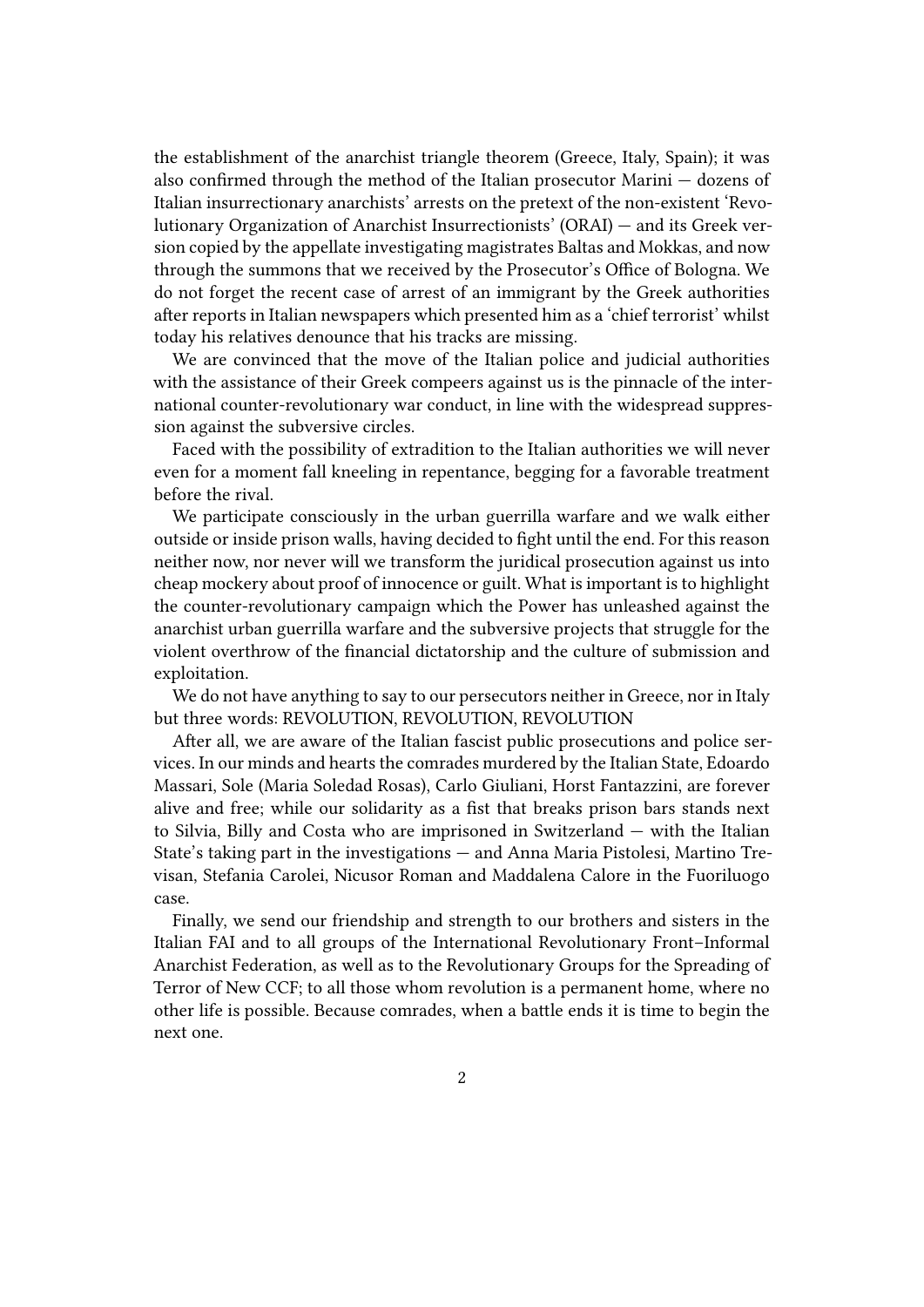PS. We stress that we refuse to present before the Italian Prosecutor's Office; as anarchist urban guerrillas, we do not recognize any authority competent to judge us. We disclose in all directions that abettors of any transfer attempt to Italy via our unexpected 'abduction' from the prisons in which we are detained, will be the Greek anti-terrorism agency, juridical officials and the Greek State which cooperates with the Italian authorities.

**Christos Tsakalos, Giorgos Nikolopoulos Members of the R.O. Conspiracy of Cells of Fire** Thursday, June 23th, 2011